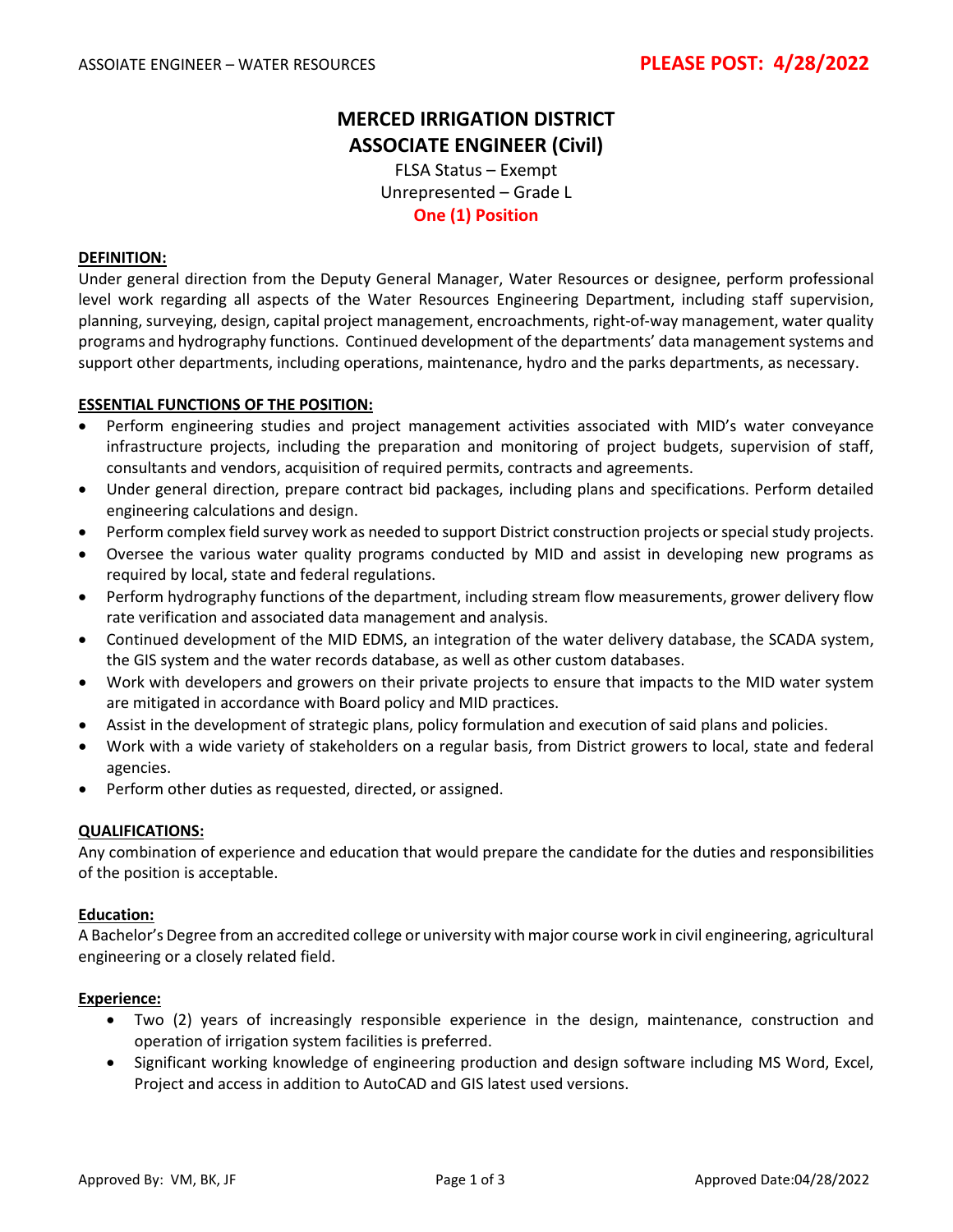## **Ability to:**

- Communicate effectively with outside agencies and the general public.
- Multitask and meet several coequal comprehensive work product schedules with coequal deadlines and target deliverable dates.
- Maintain confidentiality.
- Perform a variety of responsible office technical and administrative duties that carry substantial responsibility; initiate and perform detailed work with little supervision.
- Answer questions where judgment and interpretation are necessary, keep complex records, assemble and prepare reports from such records, communicate effectively with all levels of management, employees and the public, work cooperatively with others.

## **Knowledge of:**

- Civil Engineering practices related to water conveyance infrastructure design;
- Hydraulic calculations to determine the capacities of open and closed irrigation distribution systems;
- Pumps, variable frequency drives VFD's, and flow meters;
- Level control and flow control structures;
- Above average knowledge of GIS and AutoCAD, knowledge of Civil 3D is a plus; HEC-RAS modeling software is a plus
- Project initiation, CEQA requirements, design and construction;
- Familiarity with Subdivision Map Act, the use of GPS survey equipment and GIS software is a plus;
- Have a thorough understanding of basic PC computer systems and MS software including, but not limited to, Word, Excel, Project, Power Point, and Access;
- Significant understanding of hydrography and SCADA functions of the Engineering Department including stream flow measurements, grower delivery flow rates verification and associated data management and analysis;
- Bid specifications principals, bid and contracting processes and applicable laws.
- Research and analysis methodologies;
- Technical Report Preparation;

#### **Necessary Special Requirements:**

- California registration as an Engineer in Training (EIT), or ability to obtain within 6 months of hire date, is required.
- Must complete two hours of Sexual Harassment training every two years in compliance with California AB 1825.
- A valid California Class C Driver License and the ability to maintain insurability under the District's vehicle insurance program.
- Abide by all District policies, guidelines and rules.

#### **ENVIRONMENTAL FACTORS:**

- Exposure to the sun: 50% or less work time spent outside a building and exposed to the sun.
- Irregular or extended work hours: Occasionally required to change working hours or work overtime.
- Work performed in an office environment.

The mental and physical demands described here are representative of those that must be met by an employee to successfully perform the essential functions of this job. Reasonable accommodations may be made to enable individuals with disabilities to perform the essential functions:

#### **ESSENTIAL MENTAL ABILITIES:**

• Exercise independent judgment.